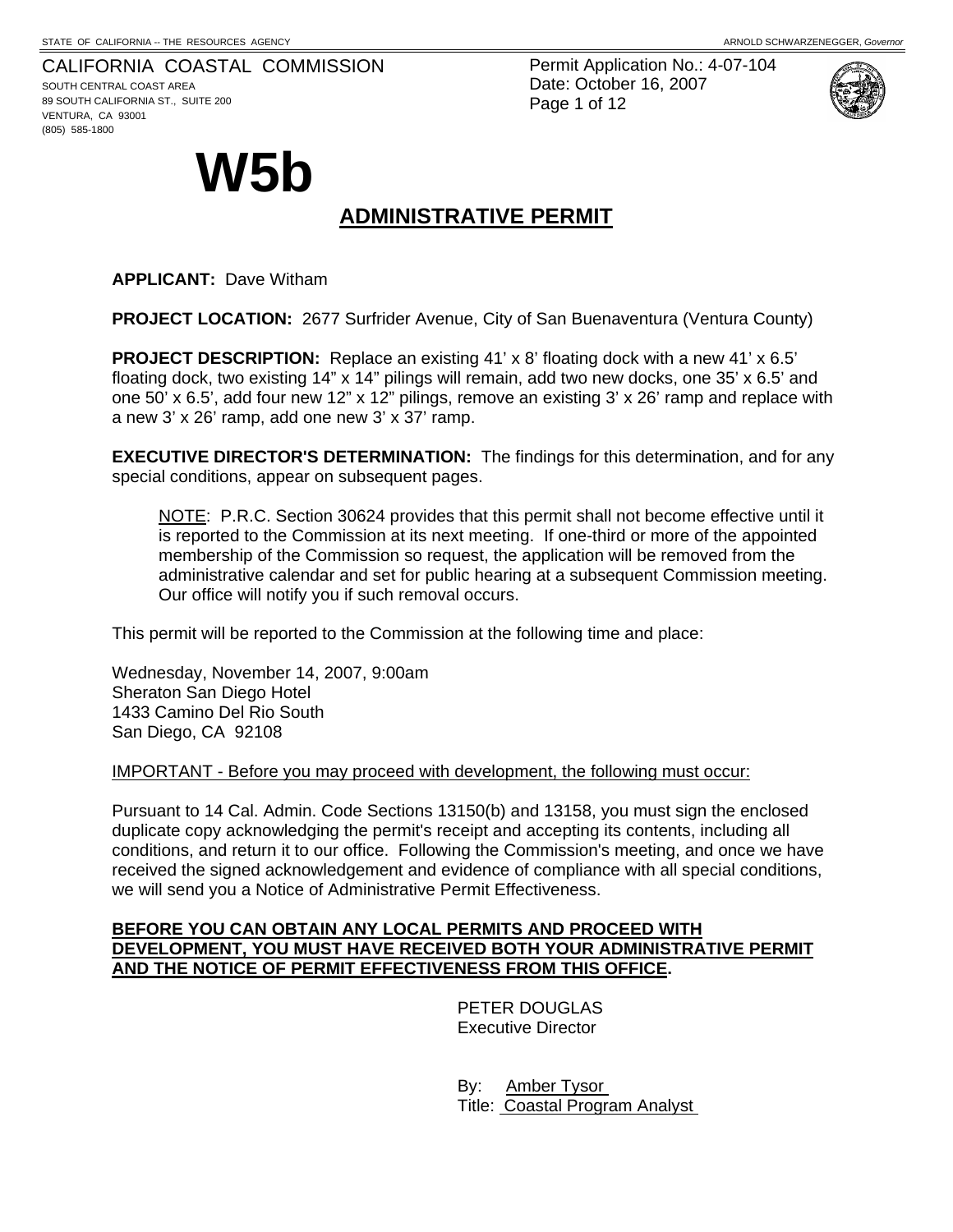#### *CDP 4-07-104 (Witham) Page 2 of 13*

#### **STANDARD CONDITIONS:**

- 1. Notice of Receipt and Acknowledgment. The permit is not valid and development shall not commence until a copy of the permit, signed by the permittee or authorized agent, acknowledging receipt of the permit and acceptance of the terms and conditions, is returned to the Commission office.
- 2. Expiration. If development has not commenced, the permit will expire two years from the date this permit is reported to the Commission. Development shall be pursued in a diligent manner and completed in a reasonable period of time. Application for extension of the permit must be made prior to the expiration date.
- 3. Interpretation. Any questions of intent or interpretation of any term or condition will be resolved by the Executive Director or the Commission.
- 4. Assignment. The permit may be assigned to any qualified person, provided assignee files with the Commission an affidavit accepting all terms and conditions of the permit.
- 5. Terms and Conditions Run with the Land. These terms and conditions shall be perpetual, and it is the intention of the Commission and the permittee to bind all future owners and possessors of the subject property to the terms and conditions.

## **SPECIAL CONDITIONS:** See pages 9 through 13.

## **EXECUTIVE DIRECTOR'S DETERMINATION (continued):**

The Executive Director hereby determines that the proposed development is a category of development which, pursuant to PRC Section 30624, qualifies for approval by the Executive Director through the issuance of an Administrative Permit. Subject to Standard and Special Conditions as attached, said development is in conformity with the provisions of Chapter 3 of the Coastal Act of 1976 and will not have any significant impacts on the environment within the meaning of the California Environmental Quality Act. If located between the nearest public road and the sea, this development is in conformity with the public access and public recreation policies of Chapter 3.

## **FINDINGS FOR EXECUTIVE DIRECTOR'S DETERMINATION:**

## **A. Project Description**

The proposed development is located in the Ventura Keys, within the city limits of San Buenaventura, immediately north of the Ventura Harbor (Exhibit 1). The Ventura Keys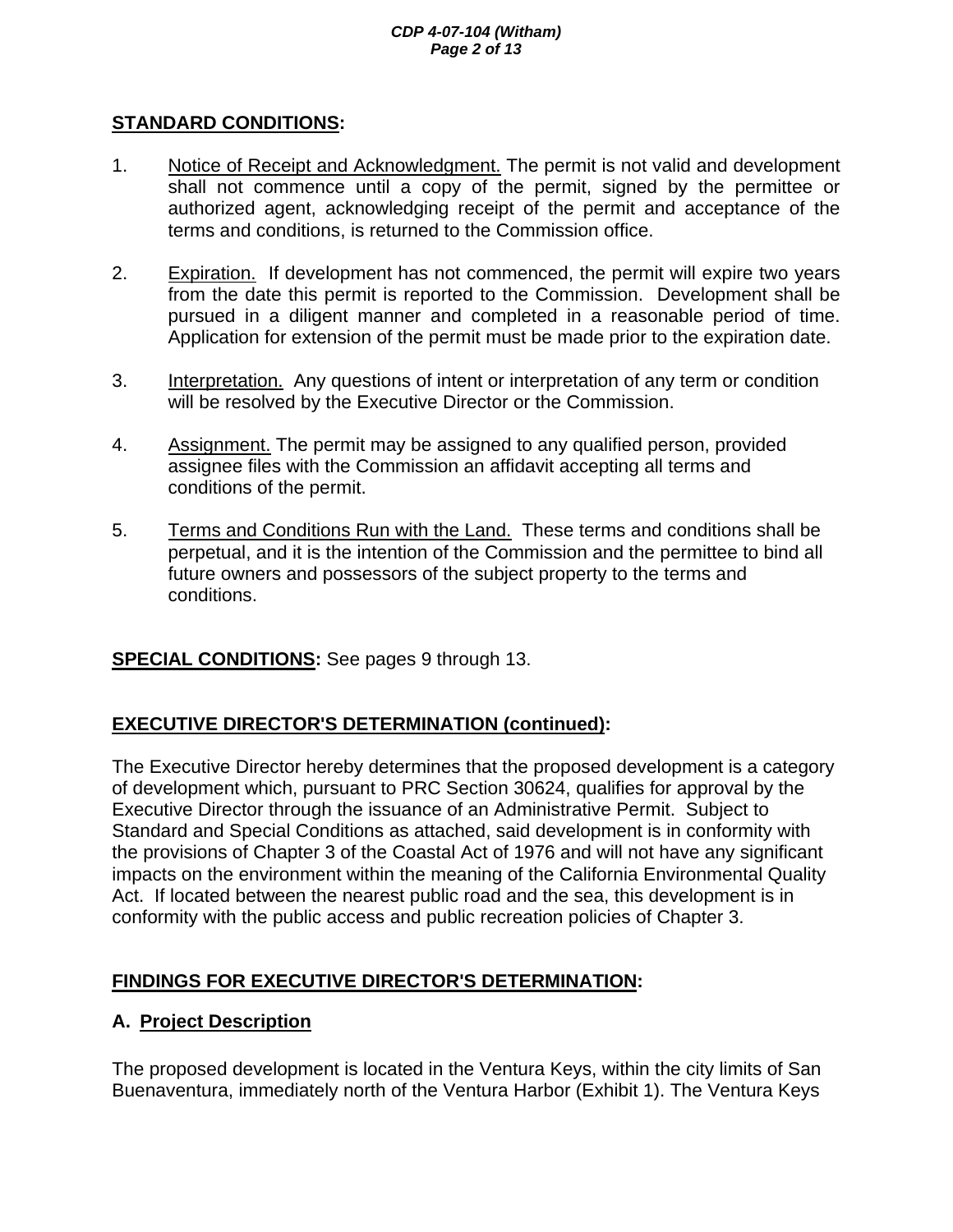waterways encompass an area of 32 acres and consist of three channels trending in a general north/south alignment (channels 1, 2, and 3) and a larger connecting channel to the south which ties the other three channels together and provides a link to Ventura Harbor (Exhibit 1). The Ventura Keys take seaward access from the mouth of the Ventura Harbor and are fringed with private recreational boat docks associated with residential development.

The sides of the waterways are bounded by private easements reserved for boat docks for more than 300 adjacent waterfront residential parcels. The easement areas occupy about half of the water surface of the waterways. Generally, each channel (channels 1, 2, and 3) spans 160 feet from property line to property line, with 45-foot easements on either side of the waterway. This configuration allows for a 70-foot wide public access corridor within the center of the channel. The Ventura Keys waterways were constructed in the early 1960s shortly after the excavation of the Ventura Harbor. The waterways were developed with retaining walls and rip-rap along the banks for stabilization.

The applicant proposes to replace an existing 41' x 8' floating dock with a new 41' x 6.5' floating dock, keep two 14" x 14" existing pilings, add two new docks, one 35' x 6.5' and one 50' x 6.5', add four new 12" x 12" pilings to secure the two new docks, remove an existing 3' x 26' ramp and replace with a new 3' x 26' ramp, and add one new 3' x 37' ramp (Exhibits 2 and 3). The total square footage of the new added docks will be 552.5 square feet. The pilings are 12" x 12" concrete and 30 feet long. They will be installed from a floating barge by a mechanical drop hammer. No wood, preservatives, or chemicals will be used on the concrete pilings. The floating docks will be enclosed in concrete and no wood or organic material will be placed in the water.

The boat slip and dock easement associated with the subject parcel extends 45 feet from the property line, over the existing rip-rap escarpment out into the waterway. The development would remain within the easement area extending into Channel 1 of the Ventura Keys waterway (Exhibit 4).

No environmentally sensitive habitat areas have been identified in the project area. However, California brown pelicans (*Pelecanus occidentalis),* federally-listed as endangered, are year-round "residents" of the harbor area. The pelicans are known to rest on structures in the Ventura Harbor and occasionally feed in the area. However, sufficient additional resting and feeding areas are available in the vicinity and the species is known to have a high tolerance of human activities. This project is not anticipated to adversely impact brown pelican habitat.

#### **B. Water Quality**

Section 30230 of the Coastal Act states:

*Marine resources shall be maintained, enhanced, and where feasible, restored. Special protection shall be given to areas and species of special biological or economic significance. Uses of the marine environment shall be*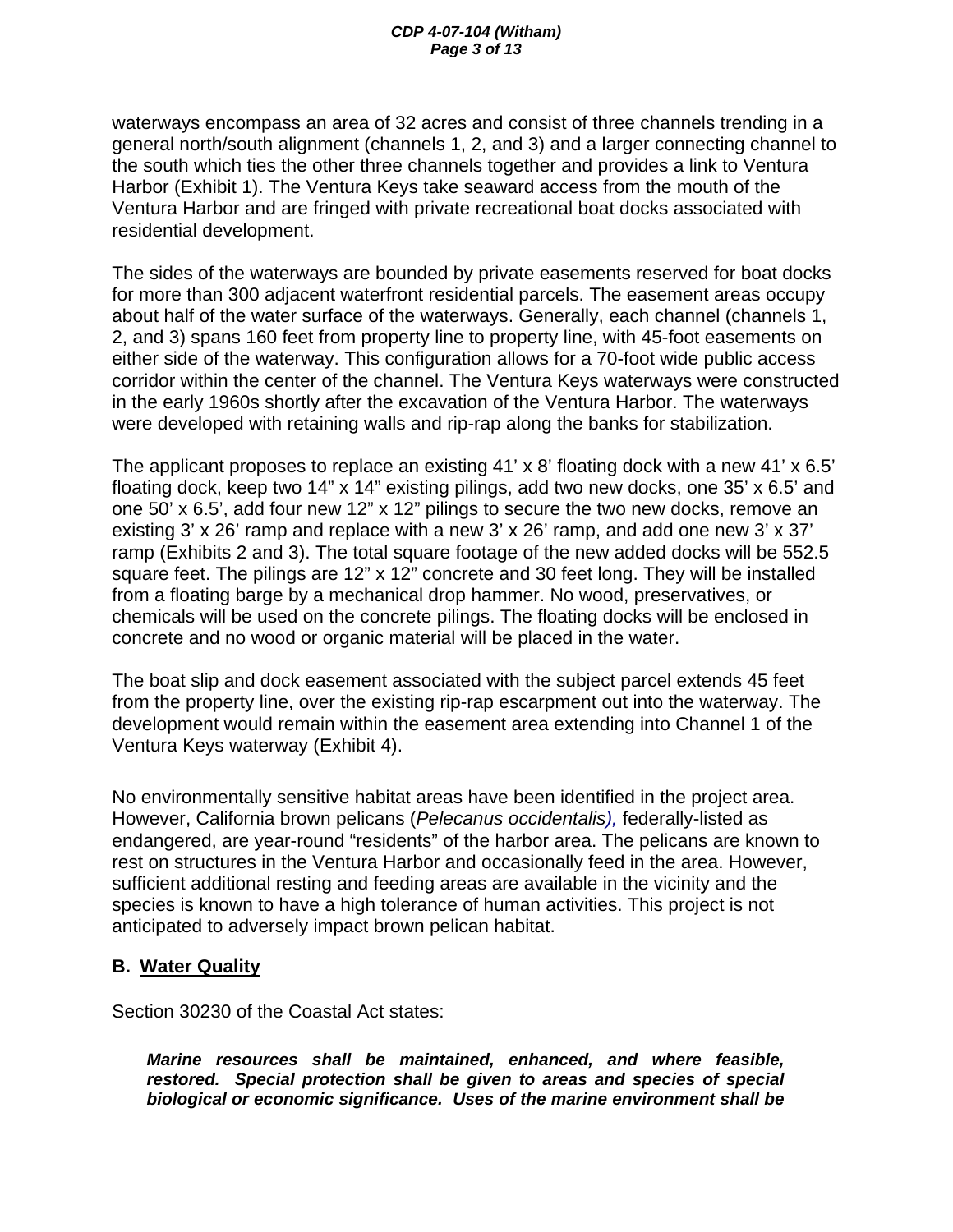#### *CDP 4-07-104 (Witham) Page 4 of 13*

*carried out in a manner that will sustain the biological productivity of coastal waters that will maintain healthy populations of all species of marine organisms adequate for long-term commercial, recreational, scientific, and educational purposes.* 

Section 30231 of the Coastal Act states:

*The biological productivity and the quality of coastal waters, streams, wetlands, estuaries, and lakes appropriate to maintain optimum populations of marine organisms and for the protection of human health shall be maintained and, where feasible, restored through, among other means, minimizing adverse effects of waste water discharges and entrainment, controlling runoff, preventing depletion of ground water supplies and substantial interference with surface water flow, encouraging waste water reclamation, maintaining natural vegetation buffer areas that protect riparian habitats, and minimizing alteration of natural streams.* 

The proposed project is located in and over the waters of the Ventura Keys. The Ventura Keys connect with the waters of Ventura Harbor and the marine environment of the Pacific Ocean. The Chapter 3 policies of the Coastal Act are the standard of review for development proposed in coastal waters, including the above mentioned water quality policies. Sections 30230 and 30231 of the Coastal Act require the protection of biological productivity, public recreation, and marine resources.

The proposed development will occur over and in the water. Construction, of any kind, adjacent to or in coastal waters has the potential to impact marine resources. The Ventura Keys waterways provide an opportunity for water oriented recreational activities and also serve as habitat to marine organisms. Risks to coastal recreational activities and marine habitat are inherently linked to water quality issues.

Storage or placement of construction materials, debris, or waste in a location subject to erosion and dispersion or which may be discharged into coastal water via rain, surf, or wind would result in adverse impacts upon the marine environment that would reduce the biological productivity of coastal waters. For instance, construction debris entering coastal waters may cover and displace soft bottom habitat. In addition, the use of machinery in coastal waters not designed for such use may result in the release of lubricants or oils that are toxic to marine life. Sediment discharged into waters may cause turbidity, which can shade and reduce the productivity of foraging avian and marine species by interfering with their ability to see food in the water column. In order to avoid adverse construction-related impacts upon marine resources, **Special Condition One (1)** outlines construction-related requirements to provide for the safe storage of construction materials and the safe disposal of construction debris.

Special Condition 1 requires that the applicant dispose of all demolition and construction debris at an appropriate location. This condition requires the applicant to incorporate silt curtains and/or floating booms when necessary to control turbidity and debris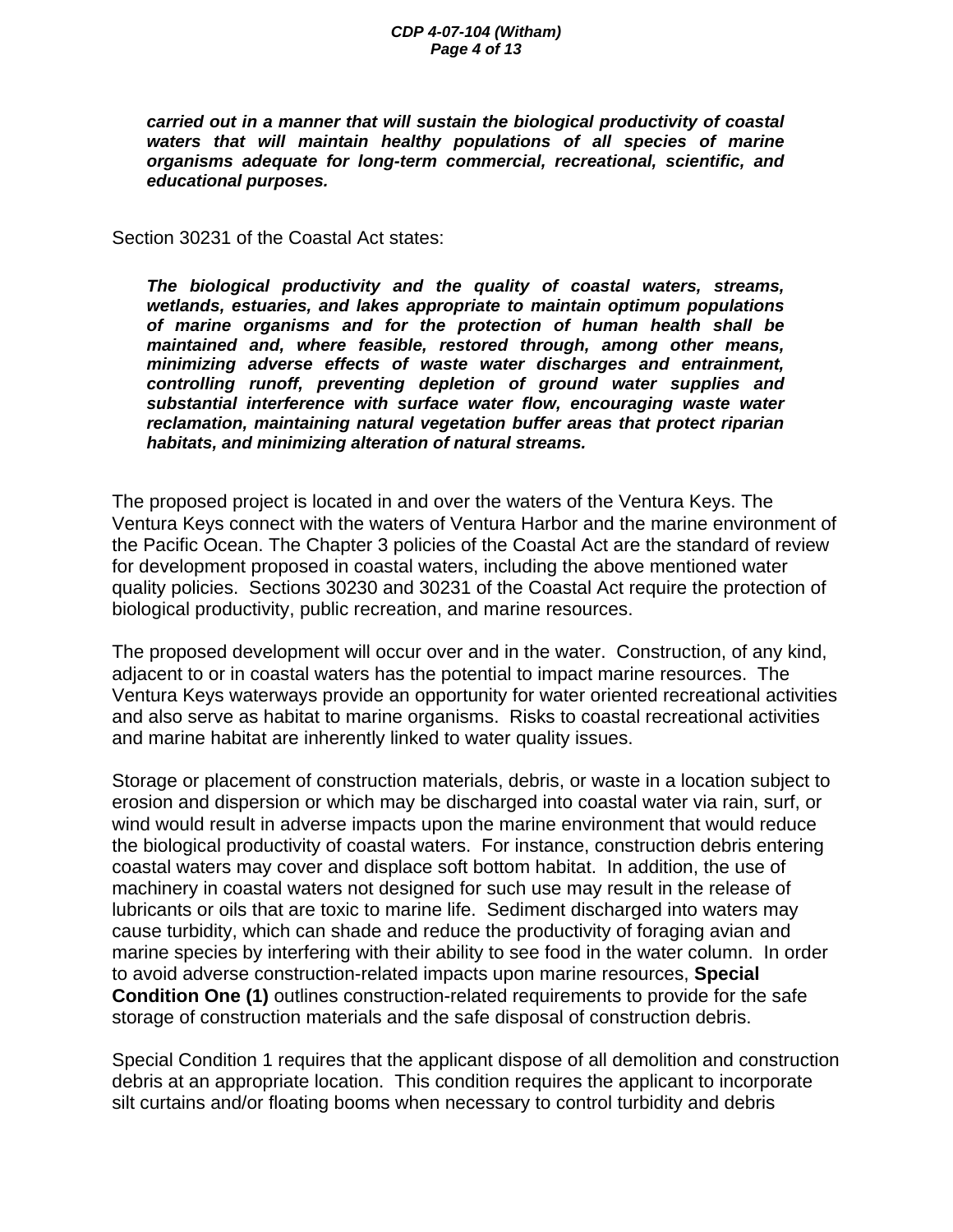discharge. Divers shall remove any non-floatable debris not contained in such structures that sink to the ocean bottom as soon as possible.

The proposed dock project will allow for the long term berthing of boat(s) by the homeowner. Some maintenance activities if not properly regulated could cause adverse impacts to the marine environment. Certain maintenance activities like cleaning and scraping of boats, improper discharges of contaminated bilge water and sewage waste, and the use of caustic detergents and solvents, among other things, are major contributors to the degradation of water quality within boating facilities. As mentioned above, the Ventura Keys waterways provide a home for marine habitat and also provide opportunity for recreational activities. These waterways connect with the waters of Ventura Harbor and ultimately the Pacific Ocean.

To minimize the potential that maintenance activities would adversely affect water quality, the Commission finds it necessary to impose **Special Condition Two (2)** which requires the applicant to follow Best Management Practices to ensure the continued protection of water quality and marine resources. Such practices that the applicant shall follow include proper boat cleaning and maintenance, management of solid and liquid waste, and management of petroleum products, all of which associated with the long term berthing of the boat(s) (as detailed in Special Condition 2 of this permit).

#### Caulerpa Taxifolia

The Commission further finds that the driving of piles on the sea floor could disturb and cause the spread of non-native and invasive species, such as *Caulerpa taxifolia* and Japanese kelp (*Undria pinnatifida*). *Caulerpa taxifolia* is a tropical green marine alga that spreads asexually from fragments and creates a dense monoculture displacing native plant and animal species. Because of toxins in its tissues, *Caulerpa taxifolia* is not eaten by herbivores in areas where it has invaded. The infestation of *Caulerpa taxifolia* has had serious negative economic and social consequences because of impacts to tourism, recreational diving, and commercial fishing in places such as the Mediterranean<sup>1</sup>. Because of the grave risk to native habitats, in 1999 Caulerpa taxifolia

 $\overline{a}$ 

<sup>&</sup>lt;sup>1</sup> References:

Meinesz, A. (Translated by D. Simberloff) 1999. Killer Algae. University of Chicago Press

Chisholm, J.R.M., M. Marchioretti, and J.M. Jaubert. Effect of low water temperature on metabolism and growth of a subtropical strain of Caulerpa taxifolia (Chlorophyta). Marine Ecology Progress Series 201:189-198

Ceccherelli, G. and F. Cinelli. 1999. The role of vegetative fragmentation in dispersal of the invasive alga Caulerpa taxifolia in the Mediterranean. Marine Ecology Progress Series 182:299-303

Smith C.M. and L.J. Walters. 1999. Fragmentation as a strategy for Caulerpa species: Fates of fragments and implications for management of an invasive weed. Marine Ecology 20:307-319.

Jousson, O., J. Pawlowski, L. Zaninetti, A. Meinesz, and C.F. Boudouresque. 1998. Molecular evidence for the aquarium origin of the green alga Caulerpa taxifolia introduced to the Mediterranean Sea. Marine Ecology Progress Series 172:275-280.

Komatsu, T. A. Meinesz, and D. Buckles. 1997. Temperature and light responses of the alga Caulerpa taxifolia introduced into the Mediterranean Sea. Marine Ecology Progress Series 146:145-153.

Gacia, E. C. Rodriquez-Prieto, O. Delgado, and E. Ballesteros. 1996. Seasonal light and temperature responses of Caulerpa taxifolia from the northwestern Mediterranean. Aquatic Botany 53:215-225.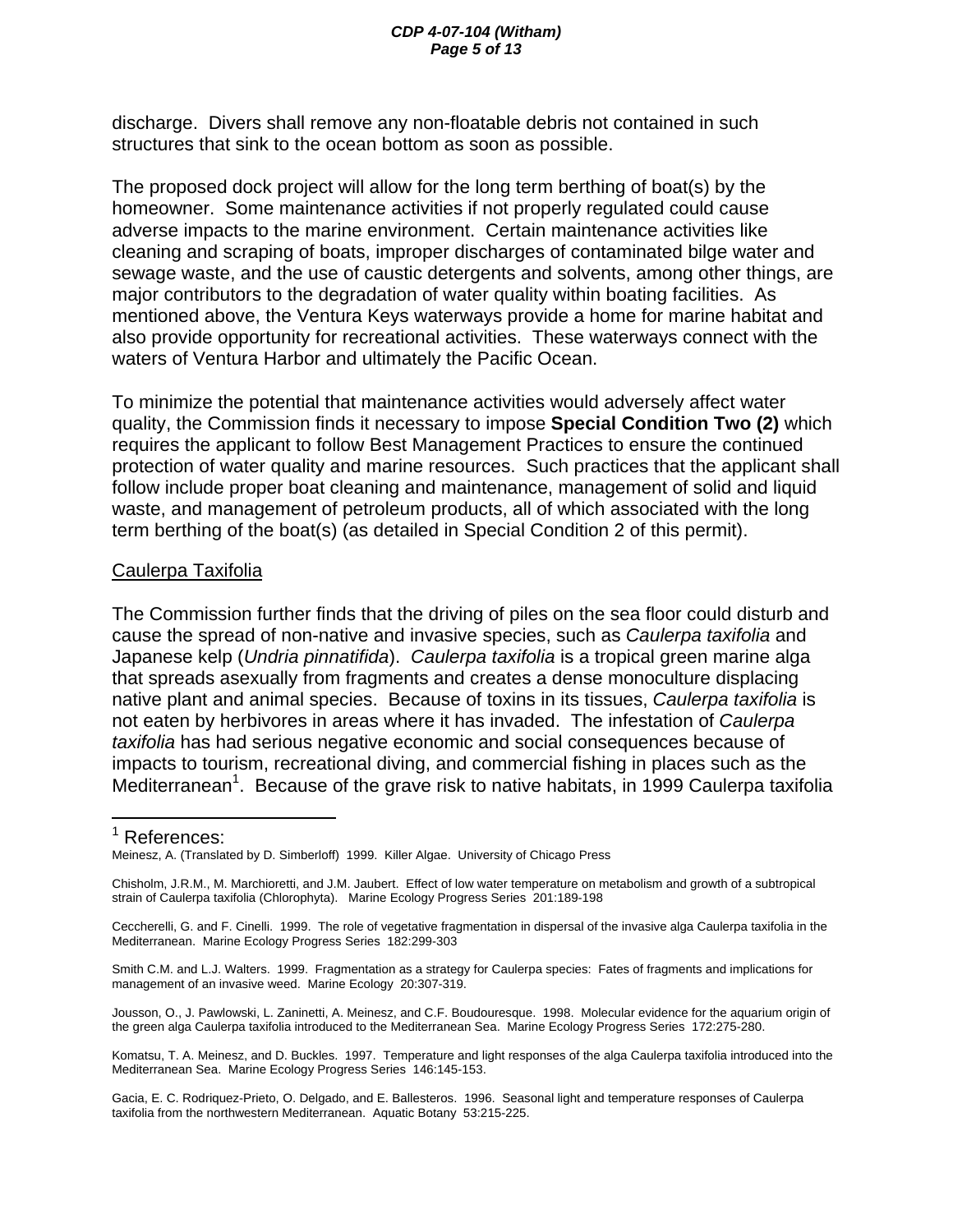was designated a prohibited species in the United States under the Federal Noxious Weed Act. In addition, in September 2001 the Governor signed into law AB 1334 which made it illegal in California for any person to sell, possess, import, transport, transfer, release alive in the state, or give away without consideration various Caulerpa species.

In June 2000, C. taxifolia was discovered in Aqua Hedionda Lagoon in San Diego County, and in August of that year an infestation was discovered in Huntington Harbor in Orange County. Genetic studies show that this is the same clone as that released in the Mediterranean. Other infestations are likely. Although a tropical species, C. taxifolia has been shown to tolerate water temperatures down to at least 50ºF. Although warmer southern California habitats are most vulnerable, until better information is available, it must be assumed that the whole California coast is at risk. All shallow marine habitats could be impacted.

In response to the threat that C. taxifolia poses to California's marine environment, the Southern California Caulerpa Action Team, SCCAT, was established to respond quickly and effectively to the discovery of C. taxifolia infestations in Southern California. The group consists of representatives from several States, federal, local and private entities. The goal of SCCAT is to completely eradicate all C. taxifolia infestations.

If C. taxifolia or Japanese kelp or other non-native invasive aquatic species is present, any project that disturbs the bottom could cause its spread by dispersing viable tissue fragments. In order to assure that the proposed project does not cause the dispersal of C. taxifolia and other non-native species, the Commission imposes **Special Condition Four (4)**. Special Condition Four (4) requires the applicant, prior to commencement of development, to survey the project area for the presence of C. taxifolia and Japanese kelp. If C. taxifolia or Japanese kelp is present in the project area, no work may commence and the applicants shall immediately notify the Executive Director.

#### **Eelgrass**

 $\overline{a}$ 

The project has the potential to directly impact sensitive resources, including eelgrass that may be present in the project area. Installation and driving of piles can directly remove and disturb eelgrass. In addition, vessels moored above these resources can reduce the light available to eelgrass and kelp by shading portions of the ocean floor. It is possible that eelgrass has established in portions of the project area that are not currently shaded by vessels. Therefore, **Special Condition Three (3)** requires, prior to construction, the applicant to conduct a survey of the project area for eelgrass. If the survey identifies any eelgrass within the project area which would be impacted by the proposed project, the Executive Director must be notified prior to construction. If any eelgrass is identified in the project area prior to construction, the applicant shall also conduct a second eelgrass survey one month after the conclusion of construction to

Belsher, T. and A. Meinesz. 1995. Deep-water dispersal of the tropical alga Caulerpa taxifolia introduced into the Mediterranean. Aquatic Botany 51:163-169.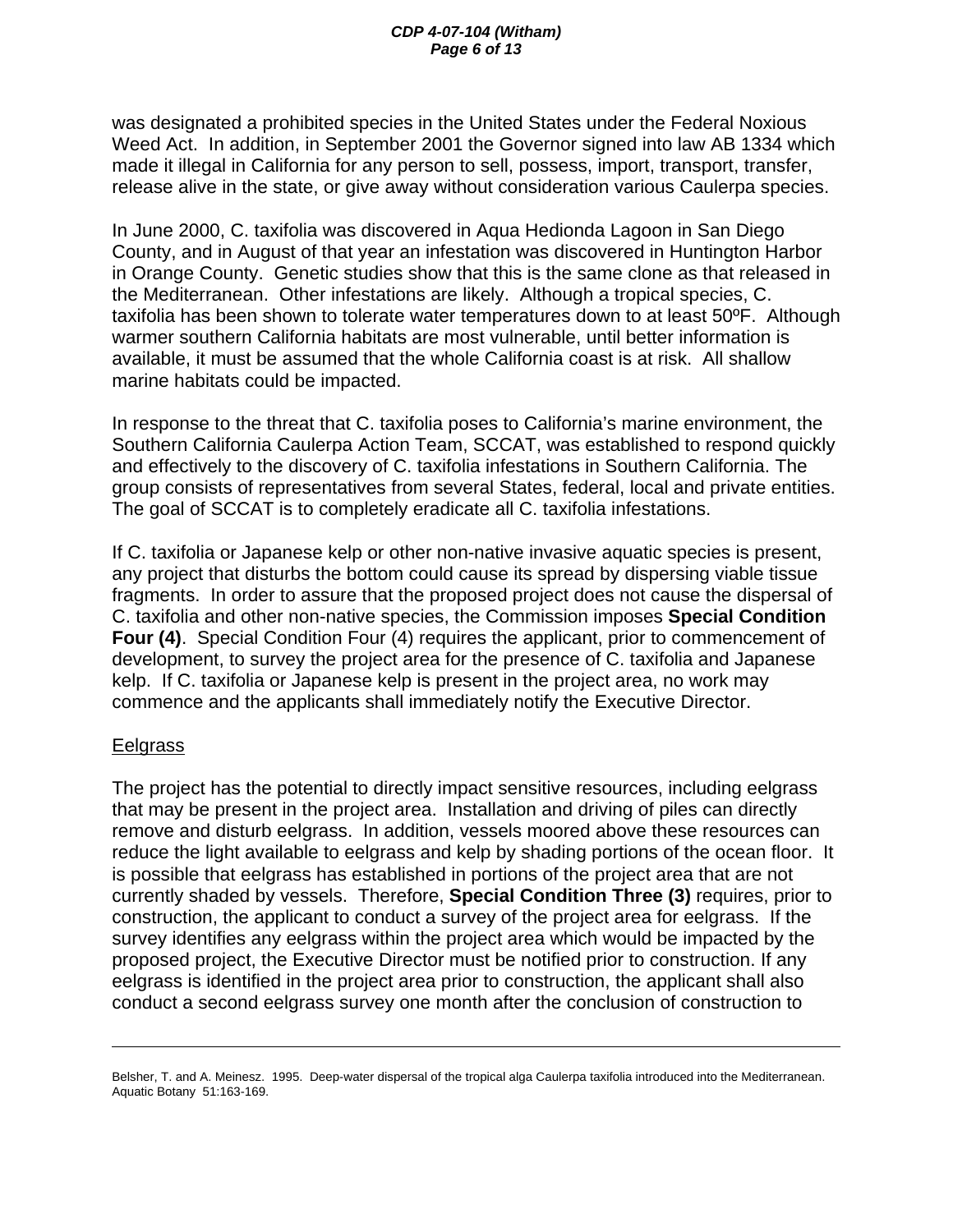determine if any eelgrass was adversely impacted. All impacts to eelgrass habitat shall be mitigated at a minimum ratio of 1.2:1. Implementation of mitigation shall require a new coastal development permit.

Therefore, only as conditioned by Special Condition 1, construction responsibilities and debris removal, Special Condition 2, best management practices, Special Condition 3, eelgrass surveys, and Special Condition 4, Caluerpa surveys, does the Commission find the proposed project consistent with Section 30230 and 30231 of the California Coastal Act regarding the protection of water quality to promote the biological productivity of coastal waters and to protect human health.

# **C. Diking, Filling, Dredging Open Coastal Waters**

Section 30233 of the Coastal Act addresses, in part, the fill of open coastal waters:

*(a) The diking, filling, or dredging of open coastal waters, wetlands, estuaries, and lakes shall be permitted in accordance with other applicable provisions of this division, where there is no feasible less environmentally damaging alternative, and where feasible mitigation measures have been provided to minimize adverse environmental effects, and shall be limited to the following:* 

*…* 

*(4) In open coastal waters, other than wetlands, including streams, estuaries, and lakes, new or expanded boating facilities and the placement of structural pilings for public recreational piers that provide public access and recreational opportunities.* 

The Coastal Act limits the fill of open coastal water to specific, enumerated uses and also requires that any project which results in fill of open coastal waters provide adequate mitigation and that the project be the least environmentally damaging alternative. The proposed project includes installation of four piles, two new docks, one 35' x 6.5' and one 50' by 6.5' and one new ramp. The additional docks, piles, and ramp required by the proposed project constitute fill of coastal waters.

a. Allowable Use

Section 30233(a)(4) of the Coastal Act allows fill of open coastal waters, other than wetlands, such as the Ventura Keys waterway, for recreational boating purposes. No wetlands are found on the project site, only open coastal waters. The proposed project, a boat dock, constitutes a recreational boating facility. Thus, the project is an allowable use under Section 30233(a)(4).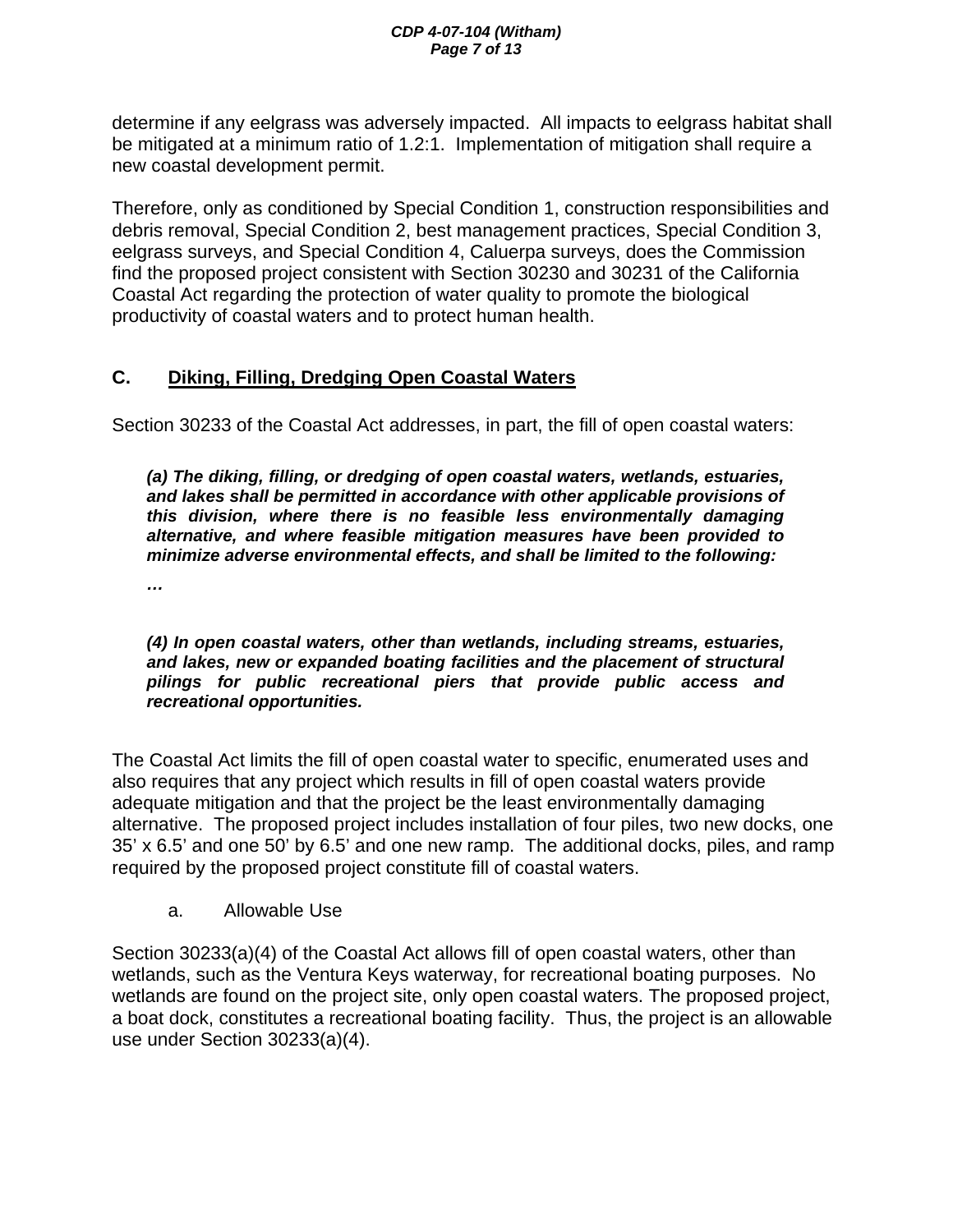## b. Least Environmentally Damaging Alternative

The applicant proposes to construct two additional rectangular docks adjacent to the existing dock proposed to be replaced. The applicant proposes to construct four new pilings and an additional ramp. The new pilings will be 12 inches square. The applicant asserts that this is the minimum number of piles necessary to adequately support and anchor the new docks under current engineering and safety standards. The proposed project will use the minimum number of piles thereby minimizing the amount of fill needed to support the proposed allowable use. Thus the project as proposed is the least environmentally damaging alternative.

## c. Adequate Mitigation

Section 30233 also requires that any project which results in fill of open coastal waters also provide adequate mitigation. Placement of the proposed piles in conjunction with the proposed project will displace four square feet of bottom habitat. However, the proposed project is the least environmentally damaging, feasible alternative, and includes feasible mitigation measures. Special Condition 1 requires the applicant comply with construction responsibilities, Special Condition 2 requires the applicant to incorporate Best Management Practices during construction, including measures for erosion and sediment control and debris removal, such as use of silt curtains and turbidity reduction measures, Special Condition 3 requires eelgrass surveys, and Special Condition 4 requires surveys for Caluerpa. These Special Conditions will assure that that displacing bottom habitat from placement of the pilings will result in minimal impacts to the sea floor and marine environment.

For the reasons discussed above, the Commission finds that the proposed project is consistent with Section 30233 of the Coastal Act.

# **D. Local Coastal Program**

The proposed project area lies within the limits of the City of Ventura, but falls within the Commission's area of retained original permit jurisdiction along the Ventura Keys waterways. The Commission certified the Local Coastal Program for the City of San Buenaventura (Land Use Plan and Implementation Ordinances) in 1981 (Ventura Harbor segment) and 1983 (balance of Ventura). The Harbor LCP was incorporated into the balance of the City's LCP in 1990. The City's LCP contains policies and standards for siting and design of new development and protection of marine habitats. The application before the Commission is for development within the Commission's retained jurisdictional area, and therefore the standard of review applied by the Commission in considering the proposed project is the Coastal Act. The Commission notes that its review of the proposed project discloses no conflicts with any of the policies of the City's certified LCP, including those policies regarding marine habitat, shoreline access, and recreation.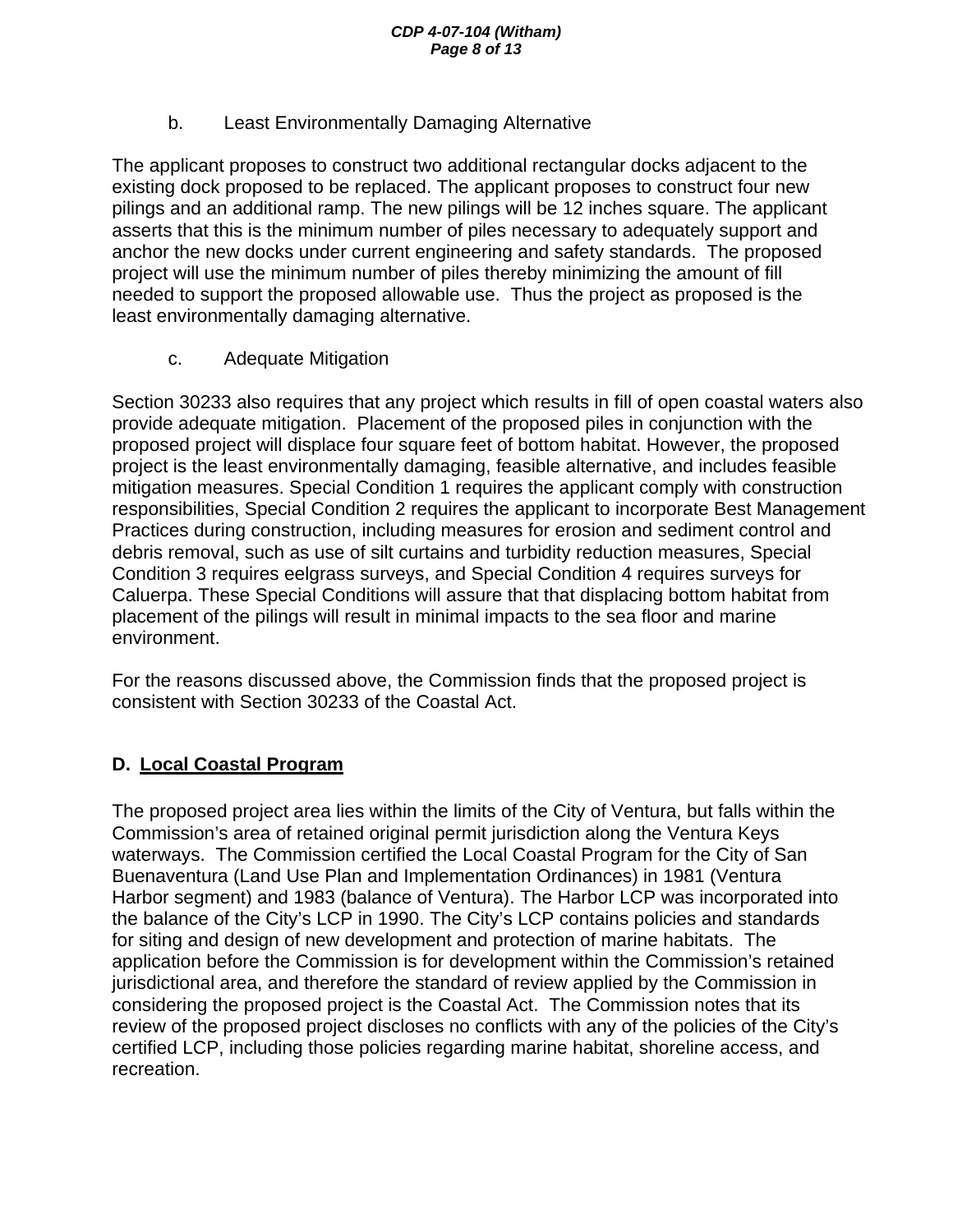# **E. California Environmental Quality Act (CEQA)**

Section 13096(a) of Title 14 of the California Code of Regulations requires Commission approval of Coastal Development Permit applications to be supported by a finding showing the application, as conditioned by any conditions of approval, to be consistent with any applicable requirements of the California Environmental Quality Act (CEQA). Section 21080.5(d)(2)(A) of CEQA prohibits a proposed development from being approved if there are feasible alternatives or feasible mitigation measures available which would substantially lessen any significant adverse effect which the activity may have on the environment.

The Commission incorporates its findings on Coastal Act consistency at this point as if set forth in full. These findings address and respond to all public comments regarding potential significant adverse environmental effects of the project that were received prior to preparation of the staff report. As discussed above, the proposed development, as conditioned, is consistent with the policies of the Coastal Act. Feasible mitigation measures which will minimize all adverse environmental effects have been required as special conditions. As conditioned, there are no feasible alternatives or feasible mitigation measures available, beyond those required, which would substantially lessen any significant adverse impact that the activity may have on the environment. Therefore, the Commission finds that the proposed project, as conditioned to mitigate the identified impacts, can be found to be consistent with the requirements of the Coastal Act to conform to CEQA.

# **SPECIAL CONDITIONS:**

## **1. Construction Responsibilities and Debris Removal**

By acceptance of this permit, the applicant agrees to comply with the following construction-related requirements:

- A. No construction materials, equipment, debris, or waste will be placed or stored where it may be subject to wave, wind, or rain erosion and dispersion.
- B. Any and all construction material shall be removed from the site within 24 hours of completion of construction and disposed of at an appropriate location.
- C. Machinery or construction materials not essential for project improvements are prohibited at all times in the subtidal or intertidal zones.
- D. Sand from the beach, cobbles, or shoreline rocks shall not be used for construction material.
- E. If turbid conditions are generated during construction, a silt curtain shall be utilized to control turbidity.
- F. Floating booms shall be used to contain debris discharged into coastal waters and any debris discharged shall be removed as soon as possible but no later than the end of each day.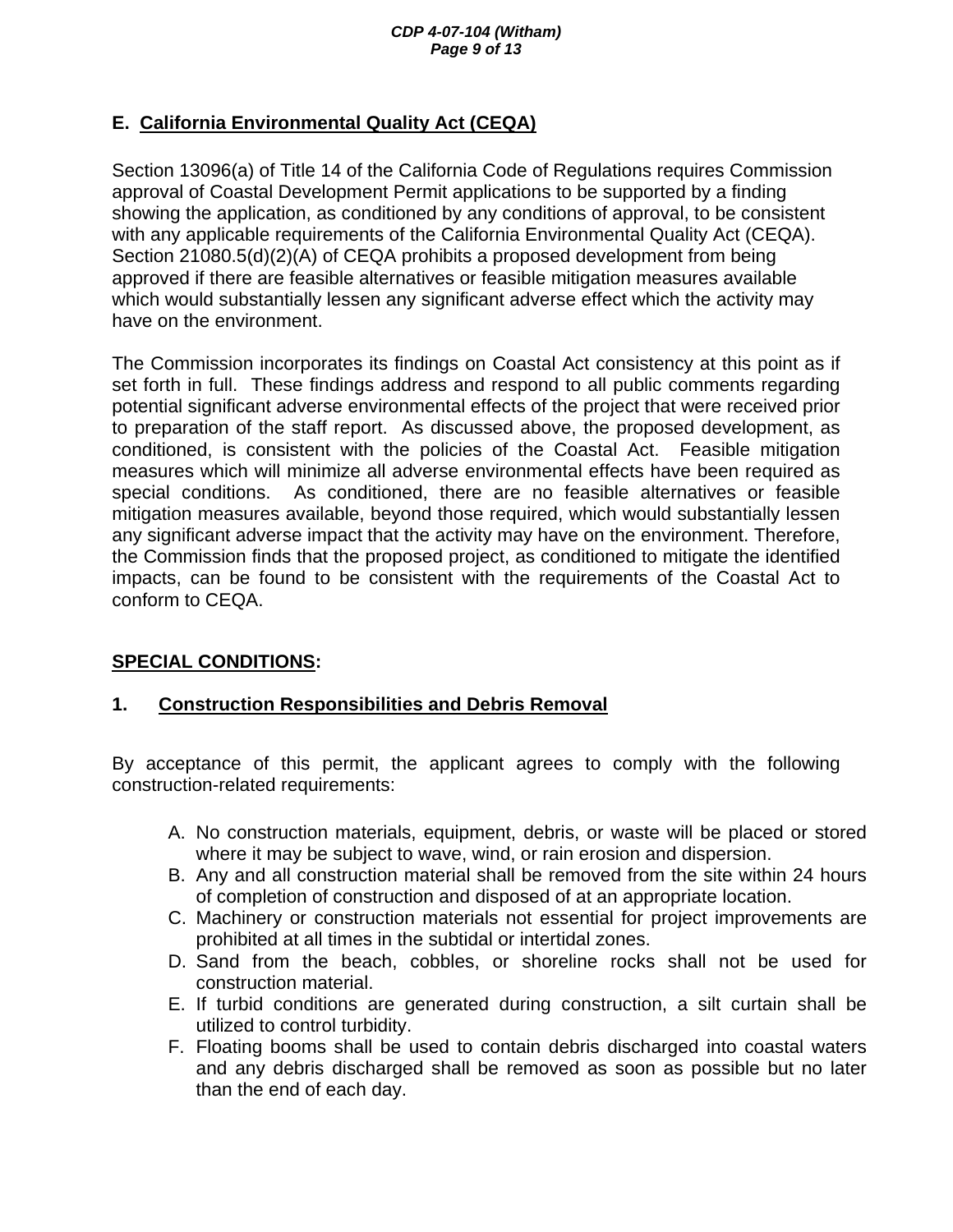#### *CDP 4-07-104 (Witham) Page 10 of 13*

- G. Divers shall recover non-buoyant debris discharged into coastal waters as soon as possible after loss.
- H. The applicant shall dispose of all demolition and construction debris resulting from the proposed project at an appropriate location outside the coastal zone. If the disposal site is located within the coastal zone, a separate Notice of Impending Development or coastal development permit shall be required before disposal can take place.
- I. Reasonable and prudent measures shall be taken to prevent any discharge of fuel or oily waste from heavy machinery or construction equipment into coastal waters. The applicants and applicants' contractors shall have adequate equipment available to contain any such spill immediately.
- J. All stock piles and construction materials shall be covered, enclosed on all sides, shall be located as far away as possible from drain inlets and any waterway, and shall not be stored in contact with the soil.
- K. All debris and trash shall be disposed of in the proper trash and recycling receptacles at the end of each construction day.
- L. The permitee shall use the least damaging method for the construction of pilings and any other activity that will disturb benthic sediments. The applicants shall limit, to the greatest extent practicable, the suspension of benthic sediments into the water column.

#### **2. Best Management Practices Program**

 By acceptance of this permit the applicant agrees that the long-term water-borne berthing of boat(s) in the approved dock and/or boat slip will be managed in a manner that protects water quality pursuant to the implementation of the following BMPs:

- A. Boat Maintenance and Cleaning Best Management Practices
	- Boat maintenance shall be performed above the waterline in such a way that no debris falls into the water.
	- In-water top-side and bottom-side boat cleaning shall be by hand and shall minimize the discharge of soaps, paints, and debris. Where feasible, remove the boats from the water and perform cleaning at a location where debris can be captured and disposed of properly.
	- Detergents and cleaning products used for washing boats shall be phosphate-free and biodegradable, and amounts used shall be kept to a minimum.
	- Detergents containing ammonia, sodium hypochlorite, chlorinated solvents, petroleum distillates or lye shall not be used.
	- In-the-water hull scraping or any process that occurs underwater to remove paint from the boat hull shall be prohibited and shall not occur.
	- Boat repair and maintenance shall only occur in clearly marked designated work areas for that purpose.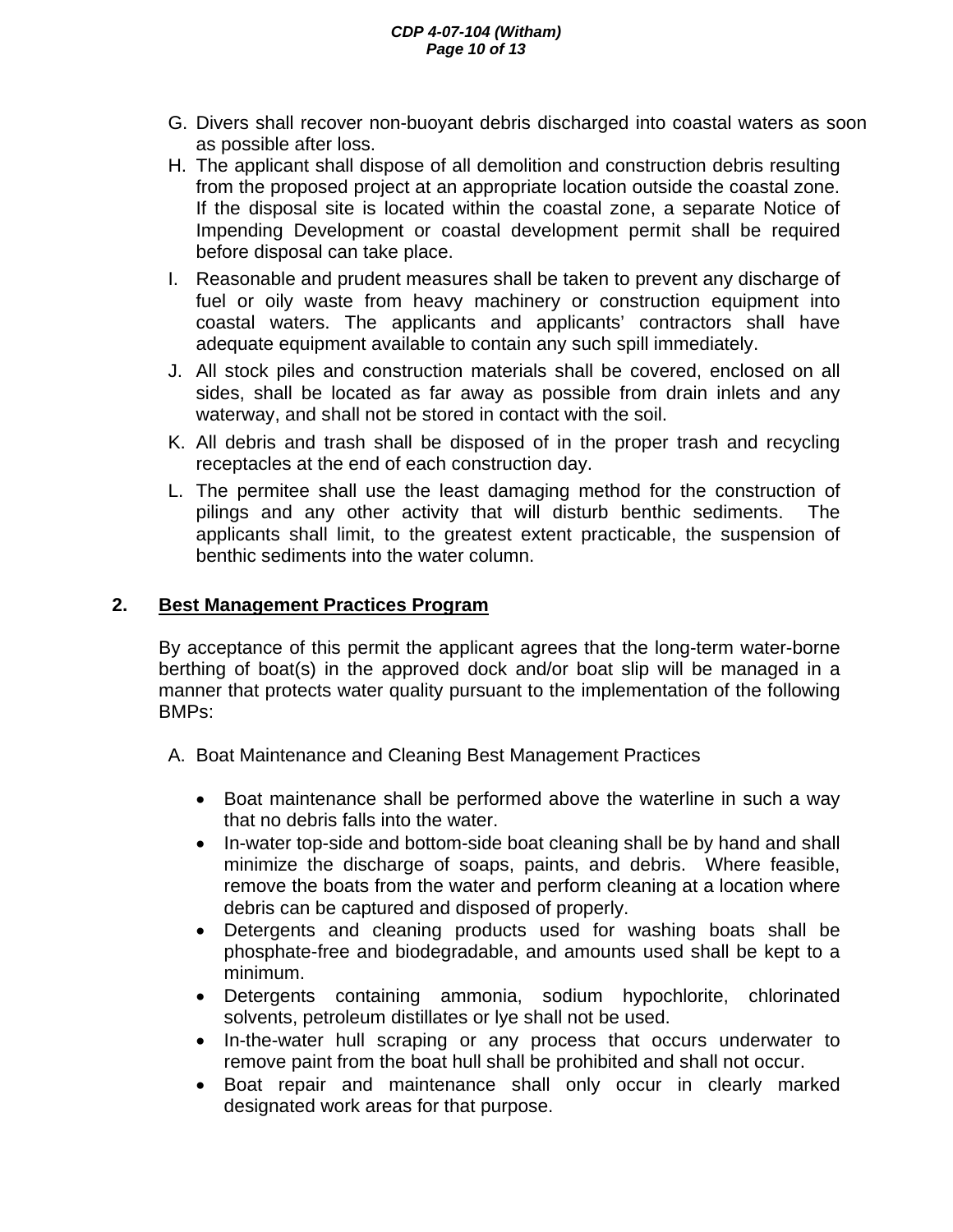- All boaters shall regularly inspect and maintain engines, seals, gaskets, lines and hoses in order to prevent oil and fuel spills. Boaters shall also use preventive engine maintenance, oil absorbents, bilge pump-out services, or steam cleaning services as much as possible to clean oily bilge areas.
- B. Solid and Liquid Waste Best Management Practices
	- All trash, recyclables, and hazardous wastes or potential water contaminants, including old gasoline or gasoline with water, absorbent materials, oily rags, lead acid batteries, anti-freeze, waste diesel, kerosene, and mineral spirits shall be disposed of in a proper manner and shall not at any time be disposed of in the water or a gutter.
- C. Sewage Pumpout System Best Management Practices
	- Vessels shall dispose of any sewage at designated pumpout facilities provided by the Harbor Department.
- D. Petroleum Control Management Measures:
	- Boaters shall practice preventive engine maintenance and shall use oil absorbents in the bilge and under the engine to prevent oil and fuel discharges. Oil absorbent materials shall be examined at least once a year and replaced as necessary. Used oil absorbents are hazardous waste in California. Used oil absorbents must therefore be disposed in accordance with hazardous waste disposal regulations. The boaters shall regularly inspect and maintain engines, seals, gaskets, lines and hoses in order to prevent oil and fuel spills. The use of soaps that can be discharged by bilge pumps is prohibited.
	- If the bilge needs more extensive cleaning (e.g. due to spill of engine fuels, lubricants, or other liquid materials), the boaters shall use a bilge pump-out facility or steam cleaning services that recover and property dispose or recycle all contaminated liquids.
	- Bilge cleaners which contain detergents or emulsifiers shall not be used for bilge cleaning since they may be discharged to surface waters by the bilge pumps.

## **3. Eelgrass Survey(s)**

**A. Pre Construction Eelgrass Survey**. A valid pre-construction eelgrass (Zostera marina) survey shall be completed during the period of active growth of eelgrass (typically March through October). The preconstruction survey shall be completed prior to the beginning of construction and shall be valid until the next period of active growth. The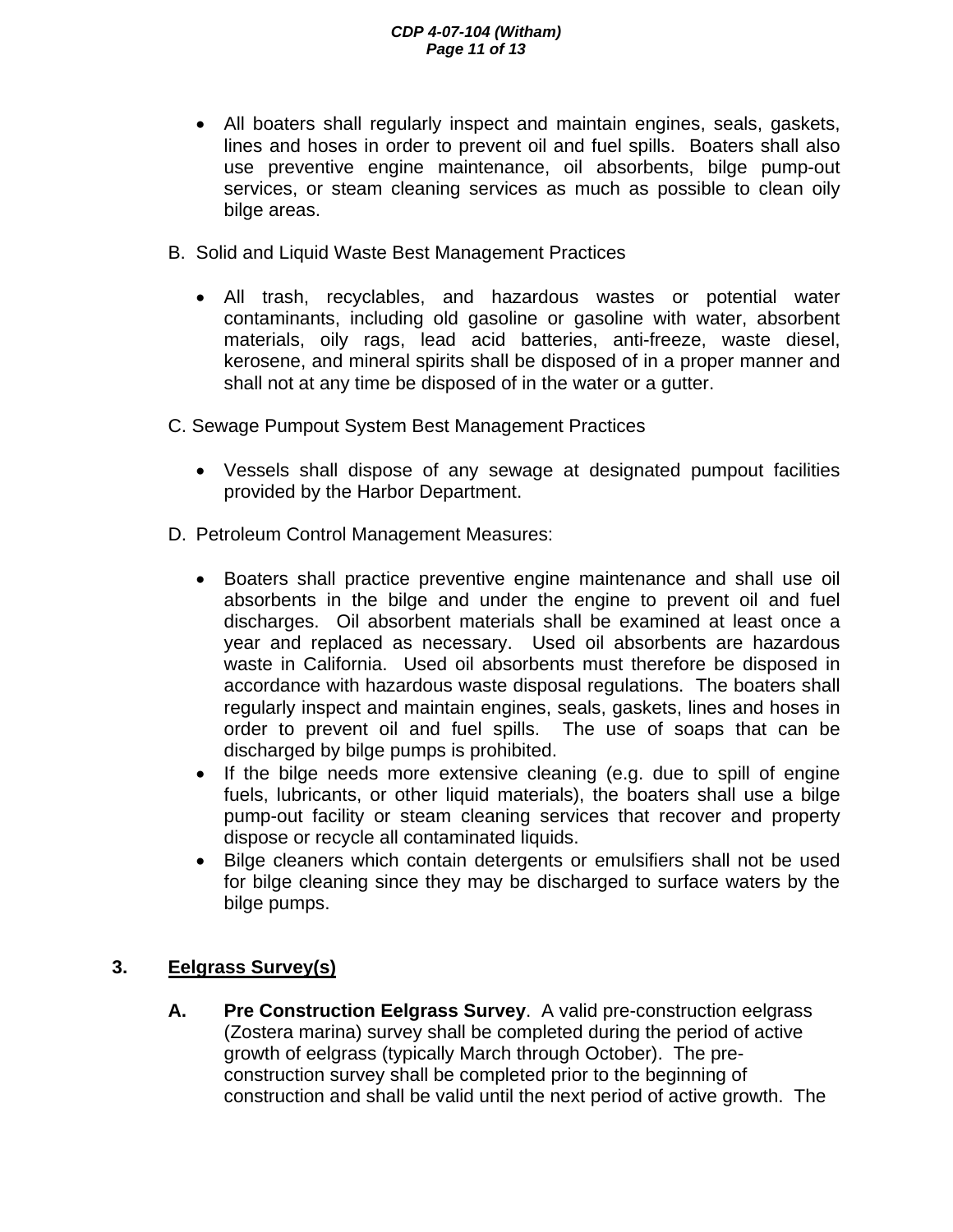survey shall be prepared in full compliance with the "Southern California Eelgrass Mitigation Policy" Revision 8 (except as modified by this special condition) adopted by the National Marine Fisheries Service and shall be prepared in consultation with the California Department of Fish and Game. The applicant shall submit the eelgrass survey for the review and approval of the Executive Director within five (5) business days of completion of each eelgrass survey and in any event no later than fifteen (15) business days prior to commencement of any development. If the eelgrass survey identifies any eelgrass within the project area which would be impacted by the proposed project, the development shall require an amendment to this permit from the Coastal Commission or a new coastal development permit.

**B. Post Construction Eelgrass Survey**. If any eelgrass is identified in the project area by the survey required in subsection A of this condition above, within one month after the conclusion of construction, the applicant shall survey the project site to determine if any eelgrass was adversely impacted. The survey shall be prepared in full compliance with the "Southern California Eelgrass Mitigation Policy" Revision 8 (except as modified by this special condition) adopted by the National Marine Fisheries Service and shall be prepared in consultation with the California Department of Fish and Game. The applicant shall submit the postconstruction eelgrass survey for the review and approval of the Executive Director within thirty (30) days after completion of the survey. If any eelgrass has been impacted, the applicant shall replace the impacted eelgrass at a minimum 1.2:1 ratio on-site, or at another location, in accordance with the Southern California Eelgrass Mitigation Policy. All impacts to eelgrass habitat shall be mitigated at a minimum ratio of 1.2:1 (mitigation:impact). The exceptions to the required 1.2:1 mitigation ratio found within SCEMP shall not apply. Implementation of mitigation shall require an amendment to this permit or a new coastal development permit unless the Executive Director determines that no amendment or new permit is required.

## **4. Pre-construction** *Caulerpa Taxifolia* **Survey**

**A.** Not earlier than 90 days nor later than 30 days prior to commencement or re-commencement of any development authorized under this coastal development permit (the "project"), the applicant shall undertake a survey of the project area and a buffer area at least 10 meters beyond the project area to determine the presence of the invasive alga *Caulerpa taxifolia* or other non-native invasive aquatic species (including Japanese kelp (*Undria pinnatifida*). The survey shall include a visual examination of the substrate.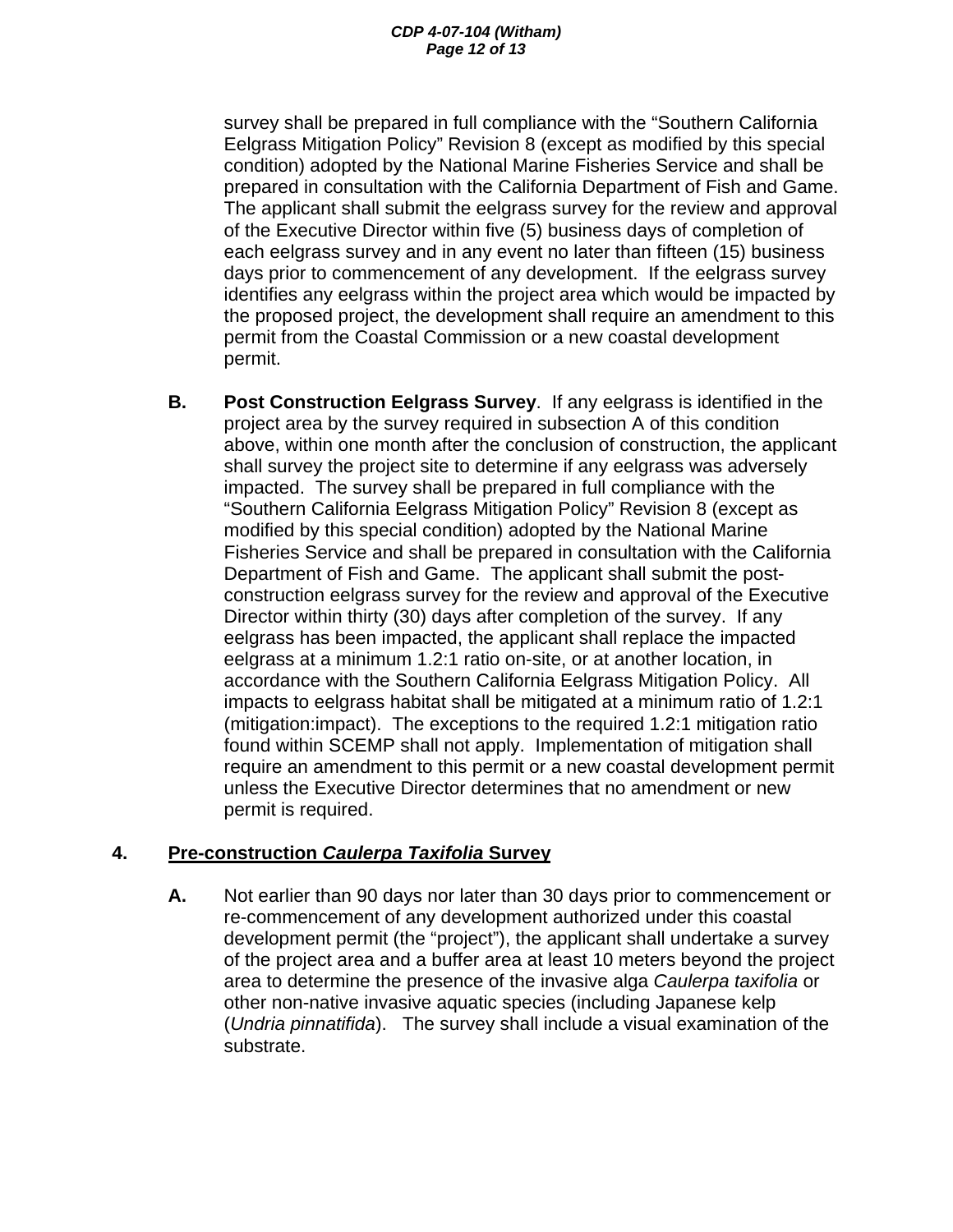#### *CDP 4-07-104 (Witham) Page 13 of 13*

- **B.** The survey protocol shall be prepared in consultation with the Regional Water Quality Control Board, the California Department of Fish and Game, and the National Marine Fisheries Service.
- **C.** Within five (5) business days of completion of the survey, the applicant shall submit the survey:
	- (1) for the review and approval of the Executive Director; and
	- (2) to the Surveillance Subcommittee of the Southern California Caulerpa Action Team (SCCAT).
- **D.** If *Caulerpa taxifolia* or other non-native invasive aquatic species (including Japanese kelp (*Undria pinnatifida*). is found within the project or buffer areas, the applicant shall not proceed with the project until 1) the applicant provides evidence to the Executive Director that all *C. taxifolia* or other non-native invasive aquatic species (including Japanese kelp (*Undria pinnatifida*). discovered within the project and buffer area has been eliminated in a manner that complies with all applicable governmental approval requirements, including but not limited to those of the California Coastal Act, or 2) the applicant has revised the project to avoid any contact with *C. taxifolia* or other non-native invasive aquatic species (including Japanese kelp (*Undria pinnatifida*). No revisions to the project shall occur without a Coastal Commission approved amendment to this coastal development permit unless the Executive Director determines that no amendment is legally required.

# **ACKNOWLEDGMENT OF PERMIT RECEIPT/ACCEPTANCE OF CONTENTS:**

I/We acknowledge that I/we have received a copy of this permit and have accepted its contents including all conditions.

\_\_\_\_\_\_\_\_\_\_\_\_\_\_\_\_\_\_\_\_\_\_\_\_\_\_\_\_ \_\_\_\_\_\_\_\_\_\_\_\_\_\_\_\_\_\_\_\_\_\_ Applicant's Signature **Date of Signing**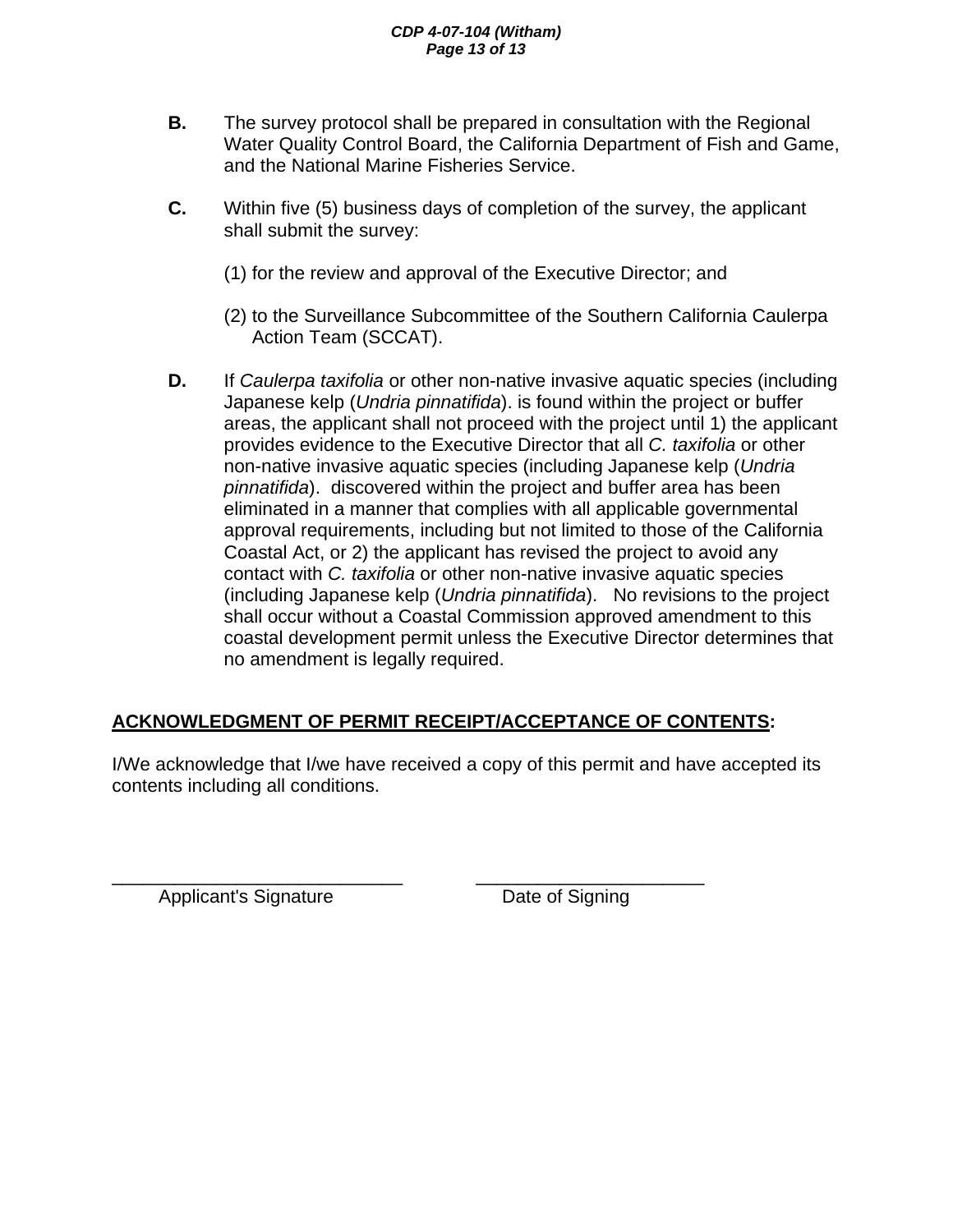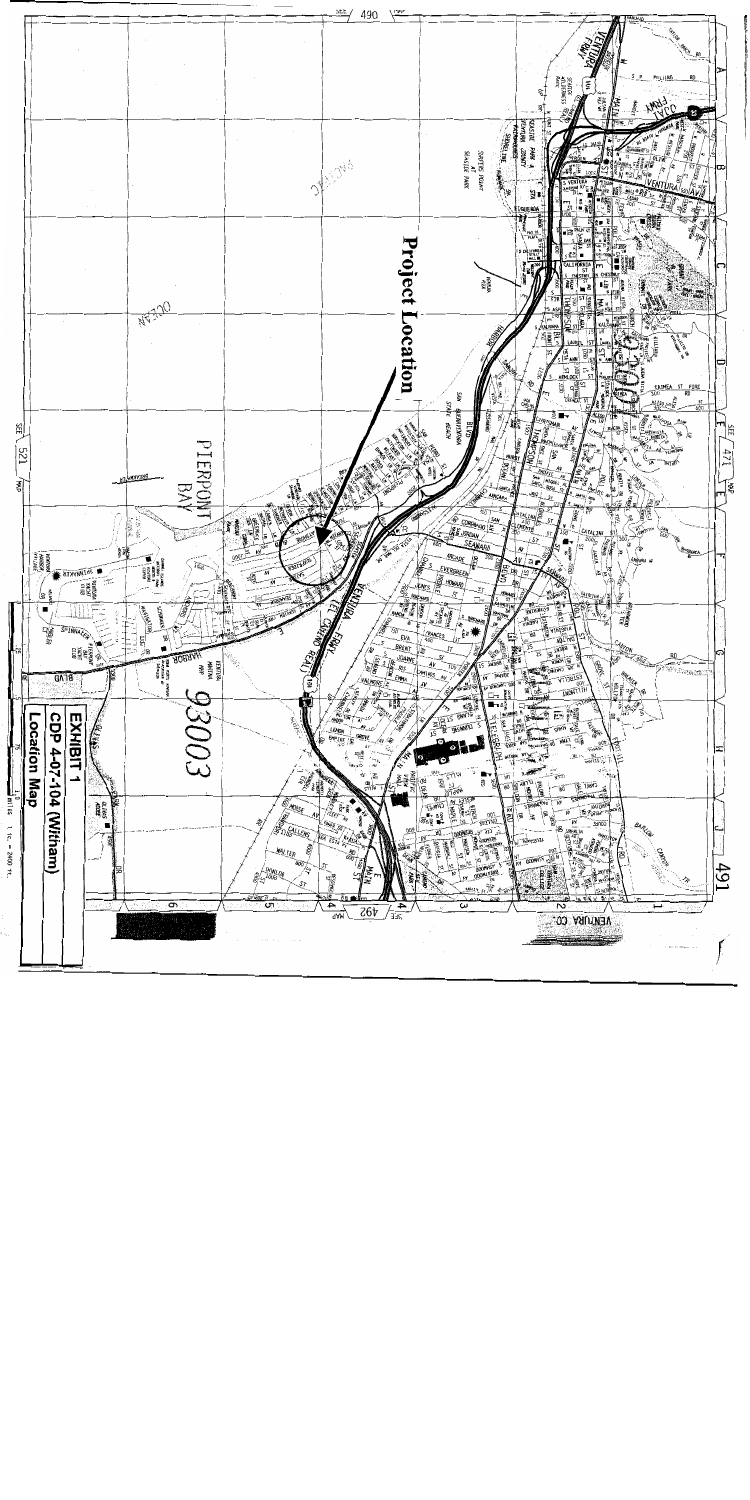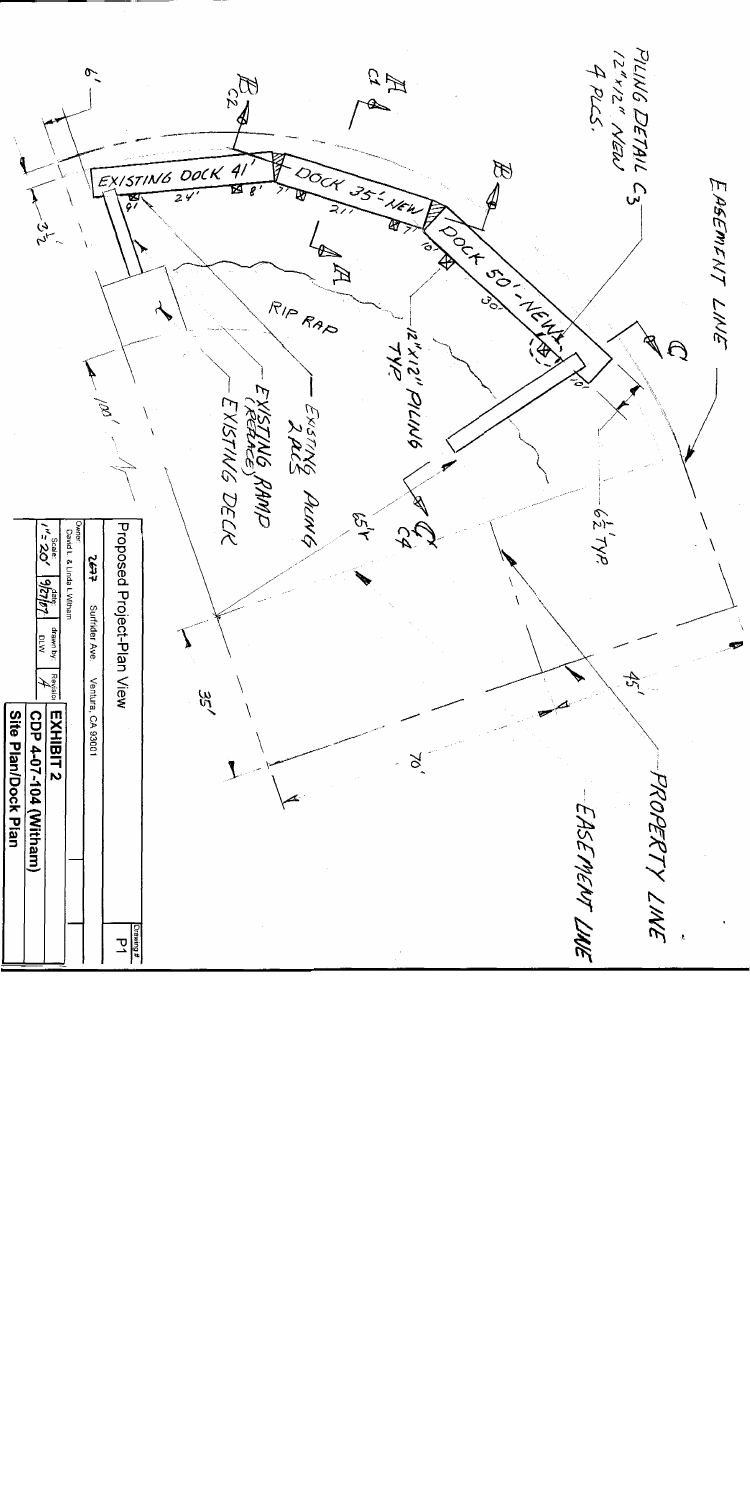